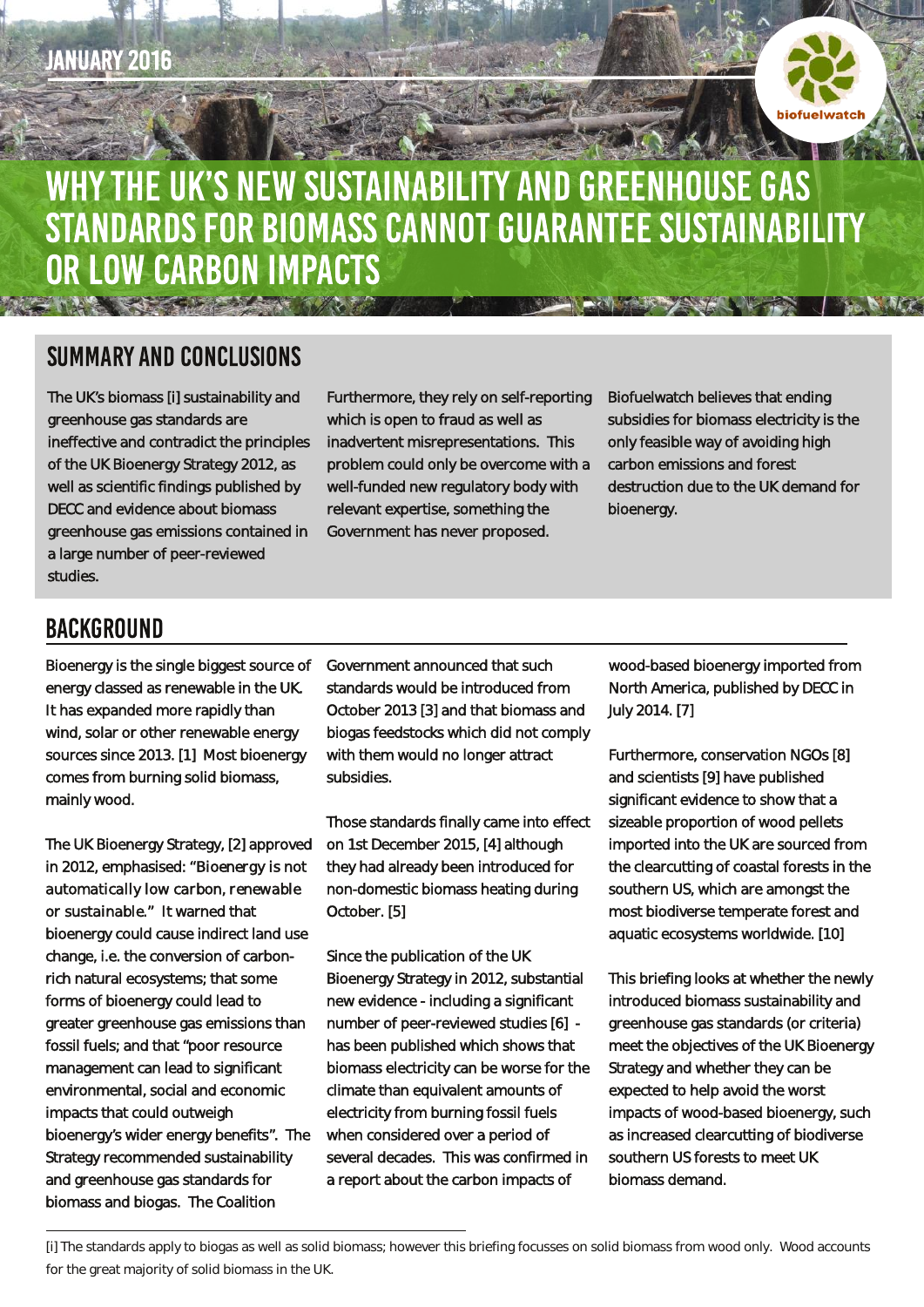In order to be eligible for subsidies, biomass electricity must be deemed to result in no more than a set amount of greenhouse gas emissions. Until 2020, the maximum level is stricter for biomass power plants that started operating before April 2013 than it is for older biomass plants or for co-firing with coal or for coal-to-biomass conversions (such as Drax power station, which burns more wood than any other plant in the world). The maximum emissions level is then reduced in 2020 and again in 2025.

**Until April 2025, biomass electricity will be subsidised even if it results in significantly greater greenhouse gas emissions than those from burning natural gas.** Even after 2025, some of the biomass may still result in greater emissions, as long as the average burned in one power station meets the maximum level. [ii] For older biomass plants and for burning biomass in coal power stations, the maximum allowed greenhouse gas level until 2020 is even higher than the average carbon emissions from an oil power station.

Included in the criteria is a methodology for calculating greenhouse gas emissions from biomass. There are no EU-wide criteria or methodologies and every member state can design their own. The UK government has chosen to adapt the EU's methodology for calculating greenhouse gas emission from bioliquids (i.e. liquid transport fuels as well as plant oils and animal fats used for heat and electricity), set out in the Renewable Energy Directive. Under that methodology, emissions from burning fossil fuels during harvesting activities (including logging)4, processing (e.g. from turning wood into wood pellets) and from transport must be accounted

for. Greenhouse gas emissions from fertiliser use on tree plantations must be reported, as must be emissions from 'carbon stock changes caused by landuse change'. It is important to note that clearcutting a natural forest is not classed as 'land-use change', even if the forest might never fully regenerate. Replacing a carbon-rich and biodiverse natural forest with a monoculture tree plantation is also not classed as 'landuse change'. Thus carbon emissions resulting from such clearcuts or conversions do not need to be reported.

### **Why the greenhouse gas methodology is deeply flawed:**

For fossil fuels, the amount of CO2 emitted from smokestacks is accounted for but for bioenergy, all of the CO2 emitted is ignored, on the assumption that it will be reabsorbed by new plant growth in future. This is being justified by accounting for the greenhouse gas emissions that incur during logging, processing and transport of biomass instead. It is therefore vital for all emissions associated with bioenergy to be accounted for.

According to the UK Bioenergy Strategy:

*"Policies that support bioenergy should deliver genuine carbon reductions that help meet UK carbon emissions objectives to 2050 and beyond. This assessment should look – to the best degree possible – at carbon impacts for the whole system, including indirect impacts such as ILUC [Indirect Land Use Change], where appropriate, and any changes to carbon stores."*

The Strategy highlights that both direct and indirect emissions from all carbon stock changes of land should be

accounted. It also emphasises the importance of accounting for emissions *"resulting from re-directing biomass from other uses"* – such as using wood to make paper, furniture and construction materials – and of calculating the carbon lost when trees are burned rather than left in a forest.

**The biomass greenhouse gas criteria do not accord with the principles set out in the UK Bioenergy Strategy.** They ignore:

• All of the carbon emitted from soils and vegetation when forests are logged; • All of the carbon lost to the atmosphere when natural forests are converted to monoculture tree plantations;

• The 'carbon debt' that is incurred when a tree is cut down and burnt, thus emitting into the atmosphere all the carbon which that tree had sequestered over many decades – and which cannot be sequestered again until a new tree has grown and sequestered the same amount of carbon, which might take 70 years (if it happens at all);

• All Indirect Land Use Change emissions;

• All (indirect) emissions that are incurred when wood is diverted, for example from wood panel production to bioenergy.

DECC's report about the carbon impacts of wood-based bioenergy imported from North America had warned that "bioenergy scenarios that could lead to high GHG [greenhouse gas] intensities (e.g. greater than electricity from coal, when analysed over 40 or 100 years)" could nonetheless be classed as low carbon under the greenhouse gas methodology now adopted by the Government. This means that, the greenhouse gas criteria can be met

<sup>[</sup>ii] According to Defra's reporting [guidance,](http://www.ukconversionfactorscarbonsmart.co.uk/) natural gas results in 51.42 grams of CO<sub>2</sub> per Megajoule of electricity. The maximum GHG emissions for subsidised biomass electricity are 79.2 & 66.7 grams of CO<sub>2</sub> equivalent per Megajoule until 2020 and 55.6 grams/Megajoule from then until 2025. Only from April 2025 does the level fall below the emissions from natural gas, to 50 grams/Megajoule.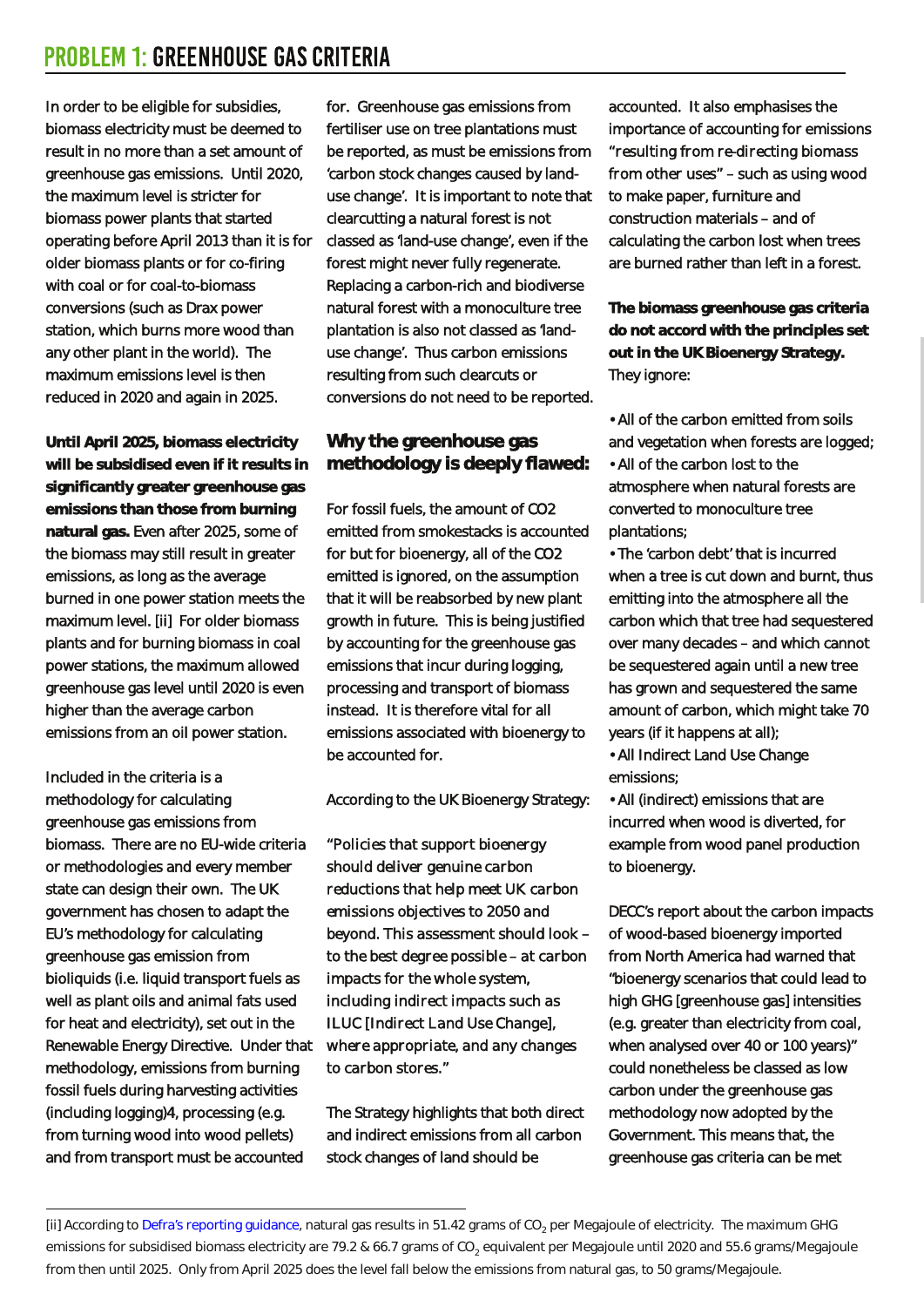even if the biomass is, per unit of energy, worse for the climate than coal when considered over the next century. In May 2014, 61 US scientists wrote to the UK Government [11] warning against inadequate carbon accounting which ignored the major emissions

associated with logging biodiverse forests in the southern US. Their appeal, it appears, has been ignored by DECC.

# **PROBLEM 2: SUSTAINABILITY STANDARDS & LAND CRITERIA**

In order to qualify for subsidies, 70% of wood-based bioenergy used in a power plant must be classed as 'sustainable'. [iii] The remaining **30% of biomass may breach the criteria and still attract subsidies**, as long as a 'risk assessment' is provided which shows that the wood comes from a region with a low risk for example of illegal logging, threats to forests of high conservation value, or conversion of natural forests to tree plantations. Large pellet producers in the US already hold 'risk assessments' according to which no relevant risks exist in the entire southern US [12] – even though a US government report [13] shows that there is rampant conversion of natural forests to tree plantations in the region which is expected to continue.

Wood classed as "sustainable" [iv] is defined as:

• Wood from a forest (or tree plantation) managed according to the Forest Europe Sustainable Forest Management Criteria approved in 1998 (i.e. not the updated criteria agreed in 2002 nor those agreed in 20150 [14]; OR

• Wood from a forest (or tree plantation) managed according to "a set of international principles for the sustainable management of land' which must have been agreed by a multistakeholder forum.

The main principles according to which forests and plantations must be managed require wood suppliers to:

• Minimise harm to ecosystems, including through assessing logging impacts and drawing up plans to minimise negative impacts, and through protecting water, soil, and biodiversity;

• Maintain the productivity of a forest or tree plantation through keeping an inventory, providing training to workers and drawing up relevant plans and procedures;

• Maintain "the health and vitality of ecosystems" through adopting relevant plans and taking measures to protect the land from unauthorised activities;

• Maintain biodiversity by implementing safeguards and "conserving key ecosystems in their natural state", as well as protecting "features and species of outstanding or exceptional value";

• Comply with national health and safety and labour legislation and safeguard workers' health and safety; • Have regard to "legal, customary and traditional rights of tenure and land use" and have "mechanisms for resolving grievances and disputes."

There are two ways of 'proving' compliance with these criteria:

1) One is for 70% of the wood to be certified by a voluntary certification scheme, i.e. by the Forestry Stewardship Council (FSC), the Programme for the Endorsement of Forest Certification (PEFC), the North American Sustainable Forestry Initiative (SFI), or the Sustainable Biomass Partnership [15]

2) The other is for generators of woodbased bioenergy to provide their own evidence to "prove" compliance, for example using paperwork from their suppliers.

The only voluntary certification scheme which is deemed to 'prove' compliance with all the relevant land criteria is the Sustainable Biomass Partnership. If other types of certification schemes are used then generators will need to supply additional evidence regarding some of the criteria.

**Why the land criteria cannot guarantee sustainability:**

Firstly, the land criteria are **extremely vague and based largely on principles rather than detailed standards**. They focus heavily on policies and procedures, rather than outcomes. It is entirely open to companies' own interpretation, for example, what minimising environmental harm, or protecting water, soil and biodiversity means in practice. Whilst there is a requirement for plans and procedures to be adopted, there are few details of what those should contain nor do the standards say that those procedures than need to be fully complied with.

**Secondly, the land criteria are extremely weak - missing, for example, key criteria and indicators agreed by Forest Europe** (the pan-

<sup>[</sup>iii] Waste wood is exempt from the land criteria, though processing residues, such as sawmill residues, are not exempt.

<sup>[</sup>iv] Note that there are different rules for special types of wood. This briefing should not be read as an exhaustive list of the standards but instead summarises the ones that apply to the majority of wood-based bioenergy.